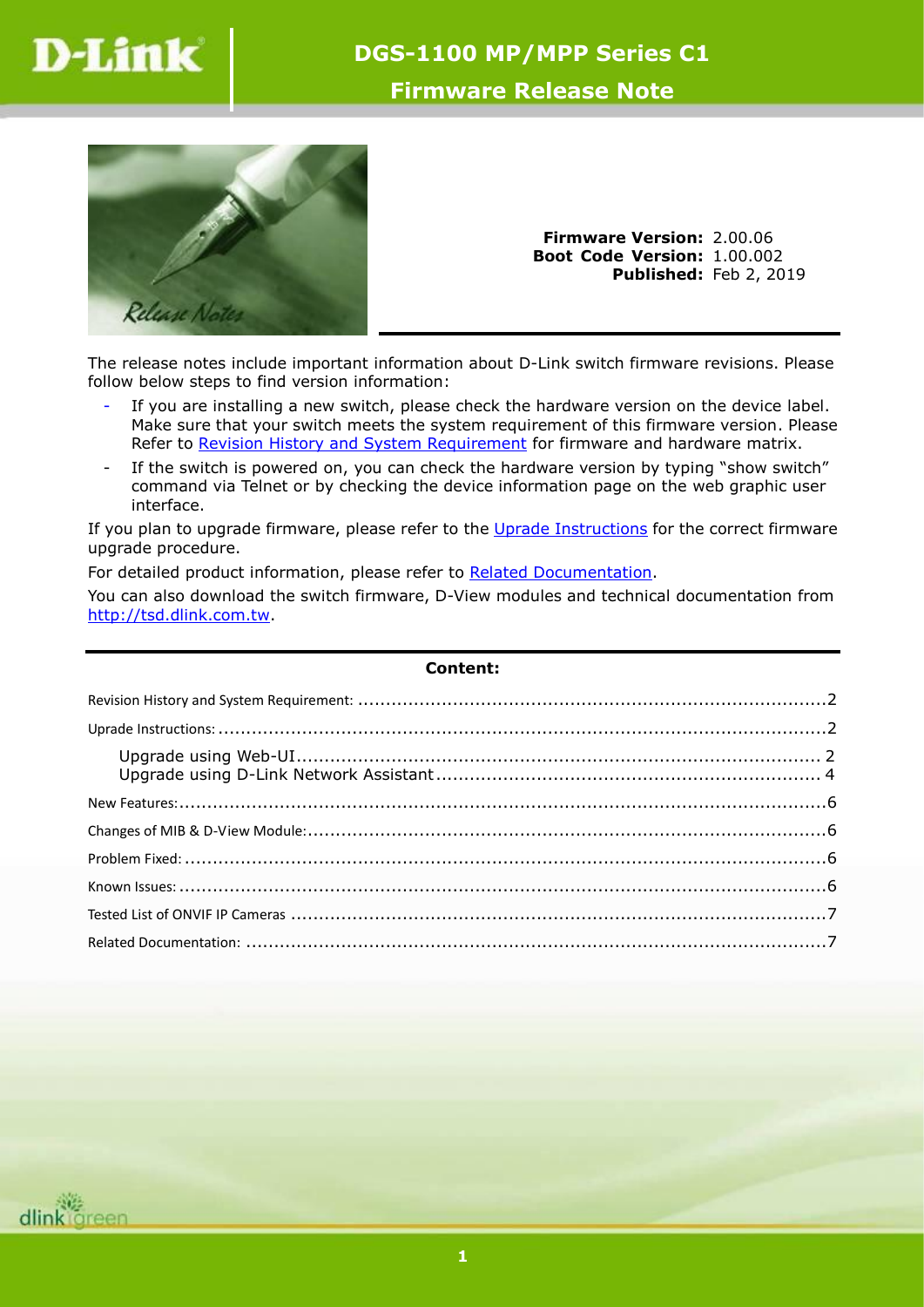

## <span id="page-1-0"></span>**Revision History and System Requirement:**

| <b>Firmware Version</b> | <b>Date</b> | <b>Model</b>                                                       | <b>Hardware Version</b> |
|-------------------------|-------------|--------------------------------------------------------------------|-------------------------|
| 2.00.06                 | 2019/1/24   | DGS-1100-10MP<br>DGS-1100-26MP<br>DGS-1100-10MPP<br>DGS-1100-26MPP | $\overline{C1}$         |
| 2.00.04                 | 2018/8/29   | DGS-1100-10MP<br>DGS-1100-10MPP                                    | $\overline{C1}$         |

# <span id="page-1-1"></span>**Uprade Instructions:**

You can download the firmware from D-Link web site [http://tsd.dlink.com.tw,](http://tsd.dlink.com.tw/) and upgrade through Web UI or D-Link Network Assistant Utility.

### <span id="page-1-2"></span>**Upgrade using Web-UI**

- 1. Connect a workstation installed with java SE runtime environment to any switch port of the device.
- 2. Open the web browser from the workstation and enter the IP address of the switch. The switch's default IP address is 10.90.90.90.
- 3. Enter administrator's password when prompted. The username and password are **admin** by default.
- 4. To update switch's firmware or configuration file, select *Tools > Firmware Backup & Upgrade > Firmware Upgrade from HTTP* from the banner.



5. Click **Choose File** to browse your inventories for a saved firmware file. Click **Apply** after selecting the firmware file you want to restore.

| <b>Firmware Upgrade from HTTP</b> |                            |  |  |  |  |  |
|-----------------------------------|----------------------------|--|--|--|--|--|
|                                   |                            |  |  |  |  |  |
| Source File                       | Choose File No file chosen |  |  |  |  |  |
| Destination                       | Image 2                    |  |  |  |  |  |
|                                   |                            |  |  |  |  |  |
|                                   | Apply                      |  |  |  |  |  |

6. Transmission will start and wait until the status is completed by displaying **100%** complete.

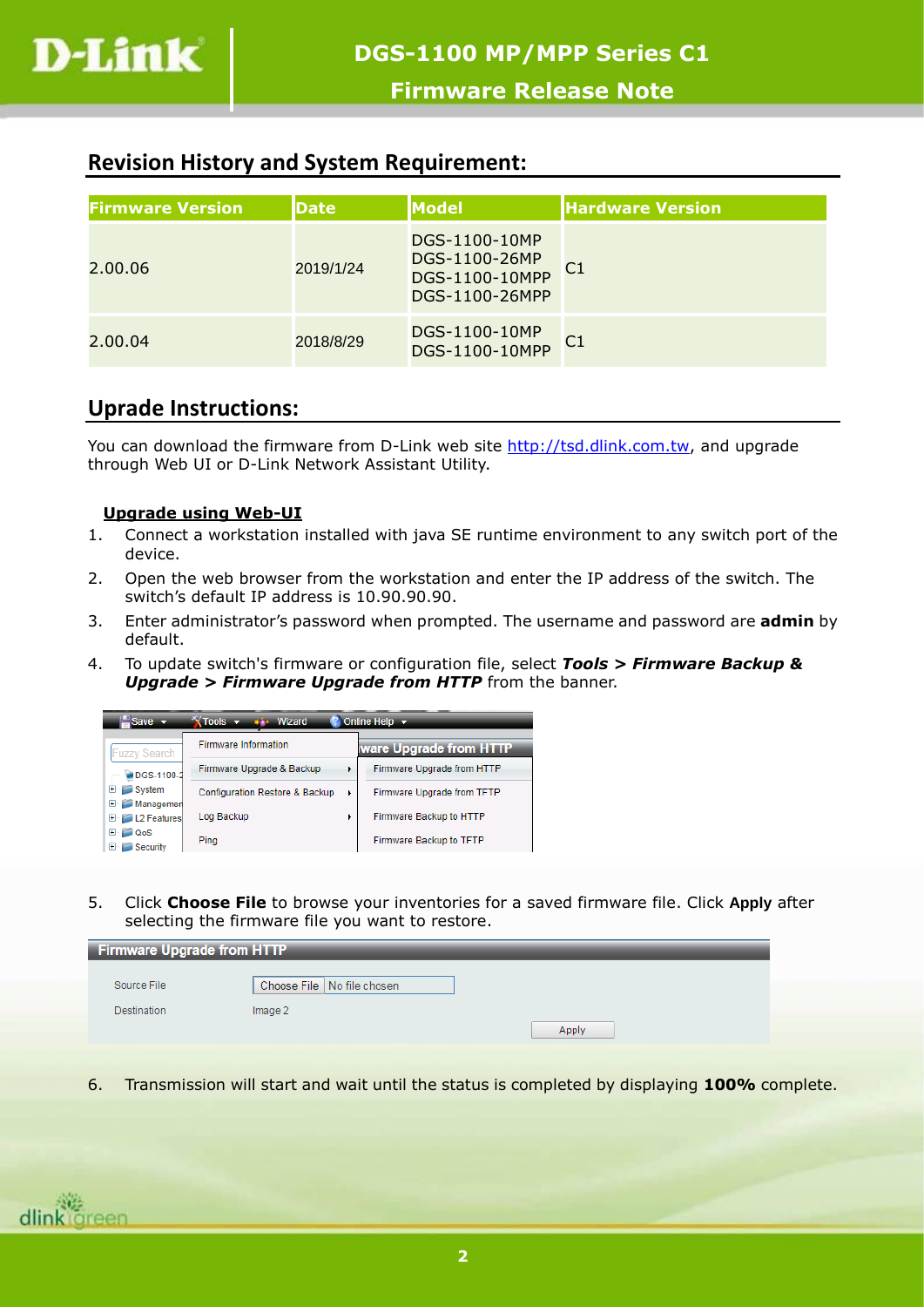

7. To select the boot up image for next boot, check *Tools > Firmware Information,* and then **boot up** button to specify the firmware that will be used for next and subsequent boot up (The following example is current boot up firmware from Image ID 1 to Image ID 2).

| Tools v six Wizard                                 | <b>On</b>      |          |                     |         |
|----------------------------------------------------|----------------|----------|---------------------|---------|
| Firmware Information                               |                |          |                     |         |
| <b>Firmware Information</b>                        |                |          |                     |         |
| <b>Firmware Information</b>                        |                |          |                     |         |
| Image ID                                           | <b>Version</b> | Size (B) | <b>Update Time</b>  |         |
| $*1c$                                              | 2.00.05        | 7988784  | 2000-01-01 00:00:01 | Boot UP |
| $\overline{2}$                                     | 2.00.06        | 7995008  | 2000-01-01 00:04:41 | Boot UP |
| c: Current boot up firmware<br>*: Boot up firmware |                |          |                     |         |
| <b>Firmware Information</b>                        |                |          |                     |         |
| <b>Firmware Information</b>                        |                |          |                     |         |
| Image ID                                           | <b>Version</b> | Size (B) | <b>Update Time</b>  |         |
| 1 <sub>c</sub>                                     | 2.00.05        | 7988784  | 2000-01-01 00:00:01 | Boot UP |
| $2^*$                                              | 2.00.06        | 7995008  | 2000-01-01 00:04:41 | Boot UP |
| c: Current boot up firmware<br>*: Boot up firmware |                |          |                     |         |

8. To reboot the switch, select *Tools > Reboot System* form the banner.



9. Select *Yes* and click *Reboot* button to reboot the switch.

| <b>Reboot System</b>                                                            |        |
|---------------------------------------------------------------------------------|--------|
| <b>Reboot System</b>                                                            |        |
| Do you want to save the settings ? $\odot$ Yes $\odot$ No                       | Reboot |
| If you do not save the settings, all changes made in this session will be lost. |        |

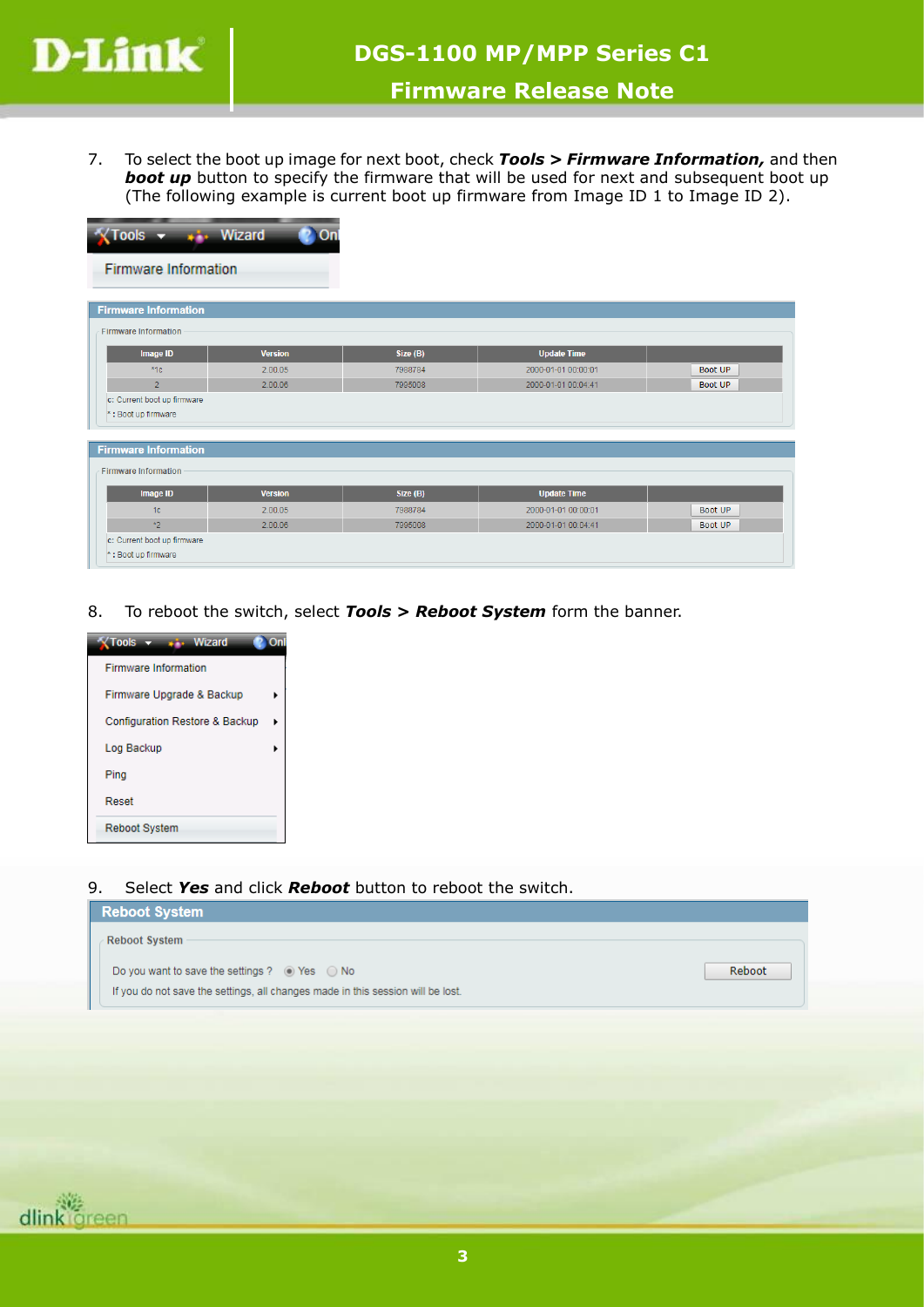

# **DGS-1100 MP/MPP Series C1**

## **Firmware Release Note**

#### <span id="page-3-0"></span>**Upgrade using D-Link Network Assistant**

- 1. Connect a workstation installed with java SE runtime environment to any switch port of the device.
- 2. Execute D-Link Network Assistant.

| $\equiv$              | Default Workspace (Online / Offline: 0/0) |             |            |                                        |                                |                 |    |             |         |         | Q 最 图 图 1     |
|-----------------------|-------------------------------------------|-------------|------------|----------------------------------------|--------------------------------|-----------------|----|-------------|---------|---------|---------------|
| $\mathcal{C}$         | Type / St Auth.<br>atus                   | System Name | IP Address | MAC                                    | Model                          | SNMP<br>FW Ver. | SN | System Time | IP Mode | HW Ver. | Protocol Ver. |
| $\Theta_{\rm{f}_2}$   |                                           |             |            |                                        |                                |                 |    |             |         |         |               |
| IP                    |                                           |             |            |                                        |                                |                 |    |             |         |         |               |
| SN <sub>NP</sub>      |                                           |             |            |                                        | $\sim$<br>$\sim$               |                 |    |             |         |         |               |
| $\odot$               |                                           |             |            |                                        |                                |                 |    |             |         |         |               |
| $\circledcirc$        |                                           |             |            | Oops, there are no devices to display. |                                |                 |    |             |         |         |               |
| $^{\circ}$            |                                           |             |            |                                        |                                |                 |    |             |         |         |               |
| O                     |                                           |             |            |                                        | Click Here to discover device. |                 |    |             |         |         |               |
| $\cup$                |                                           |             |            |                                        |                                |                 |    |             |         |         |               |
| $\sum_{n=1}^{\infty}$ |                                           |             |            |                                        |                                |                 |    |             |         |         |               |
| G                     |                                           |             |            |                                        |                                |                 |    |             |         |         |               |

#### 3. Click Refresh button to search target switch.

| $\equiv$                | Default Workspace (Online / Offline: 0 / 0)                                   |             |            |     |       |              |    |             |                 | Q 段 图 目 1     |
|-------------------------|-------------------------------------------------------------------------------|-------------|------------|-----|-------|--------------|----|-------------|-----------------|---------------|
| $\overline{c}$          | $\begin{array}{c}\n\text{Type / St }\text{Auth.} \\ \text{atus}\n\end{array}$ | System Name | IP Address | MAC | Model | SNMP FW Ver. | SN | System Time | IP Mode HW Ver. | Protocol Ver. |
| $\mathbf{0}_q$          |                                                                               |             |            |     |       |              |    |             |                 |               |
| IP                      |                                                                               |             |            |     |       |              |    |             |                 |               |
| S <sub>N</sub>          |                                                                               |             |            |     |       |              |    |             |                 |               |
| $\odot$                 |                                                                               |             |            |     |       |              |    |             |                 |               |
| $\circledcirc$          |                                                                               |             |            |     |       |              |    |             |                 |               |
| $^\circledR$            |                                                                               |             |            |     |       |              |    |             |                 |               |
| Ū                       |                                                                               |             |            |     |       |              |    |             |                 |               |
| $\circlearrowleft$      |                                                                               |             |            |     |       |              |    |             |                 |               |
| $\overline{\mathbb{C}}$ |                                                                               |             |            |     |       |              |    |             |                 |               |
| $\mathbb{D}$            |                                                                               |             |            |     |       |              |    |             |                 |               |

#### 4. Single click the icon of the column to choose the target switch.

| Ξ.                        |                 |     | Default Workspace (Online / Offline: 1/0)                                                                            |             |                   |               |             |         |               |                            |                |         | $\begin{array}{ccc} \mathbf{Q} & \mathbb{E}^3 & \mathbb{E} & \mathbb{E} & \mathbb{E} & \mathbb{E} & \mathbb{E} & \mathbb{E} & \mathbb{E} & \mathbb{E} & \mathbb{E} & \mathbb{E} & \mathbb{E} & \mathbb{E} & \mathbb{E} & \mathbb{E} & \mathbb{E} & \mathbb{E} & \mathbb{E} & \mathbb{E} & \mathbb{E} & \mathbb{E} & \mathbb{E} & \mathbb{E} & \mathbb{E} & \mathbb{E} & \mathbb{E} & \mathbb{E} & \mathbb{E} & \mathbb{E} & \$ |
|---------------------------|-----------------|-----|----------------------------------------------------------------------------------------------------------------------|-------------|-------------------|---------------|-------------|---------|---------------|----------------------------|----------------|---------|--------------------------------------------------------------------------------------------------------------------------------------------------------------------------------------------------------------------------------------------------------------------------------------------------------------------------------------------------------------------------------------------------------------------------------|
| C                         |                 |     | $\boxed{\swarrow}$ $\swarrow$ $\boxed{\text{Type I}}$ Auth. $\degree$ System Name $\degree$ IP Address $\degree$ MAC |             |                   | Model 0       | <b>SNMP</b> | FW Ver. | SN            | <b>System Time</b>         | <b>IP Mode</b> | HW Ver. | Protocol Ver.                                                                                                                                                                                                                                                                                                                                                                                                                  |
| $\mathbf{Q}_{\mathrm{c}}$ | $\boxed{\circ}$ | -63 | <b>D-Link</b>                                                                                                        | 10.90.90.90 | 58-d5-6e-41-4c-76 | DGS-1100-10MP | $\circ$     | 2.00.05 | T5101l9000261 | 2000/01/01 00:04:16 Static |                | C1      | <b>DDP V2 0.26</b>                                                                                                                                                                                                                                                                                                                                                                                                             |
| IP                        |                 |     |                                                                                                                      |             |                   |               |             |         |               |                            |                |         |                                                                                                                                                                                                                                                                                                                                                                                                                                |
| SN<br>MP                  |                 |     |                                                                                                                      |             |                   |               |             |         |               |                            |                |         |                                                                                                                                                                                                                                                                                                                                                                                                                                |

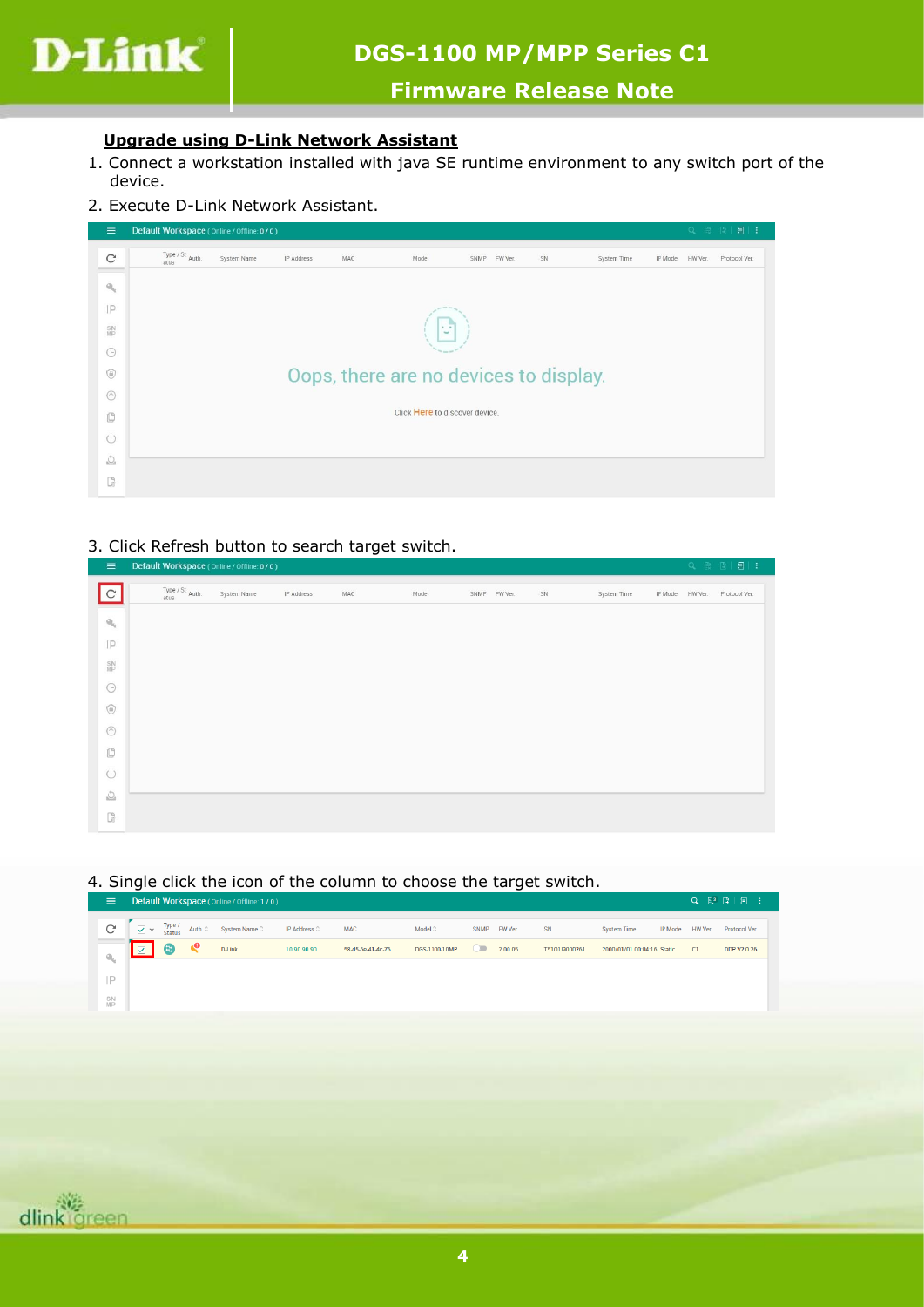

5. Click Firmware Upgrade button

| $\equiv$    |     |                         |         | Default Workspace (Online / Offline: 1 / 0) |                               |                   |               |         |         |               |                    |                                 |                |         | $Q \quad \boxed{\mathbb{R}^3} \quad \boxed{\mathbb{R}} \quad \boxed{\mathbb{R}} \quad \boxed{\mathbb{R}} \quad \boxed{\mathbb{R}}$ |  |
|-------------|-----|-------------------------|---------|---------------------------------------------|-------------------------------|-------------------|---------------|---------|---------|---------------|--------------------|---------------------------------|----------------|---------|------------------------------------------------------------------------------------------------------------------------------------|--|
| C           | ∨ ∨ | Type .<br><b>Status</b> | Auth. C | System Name C                               | IP Address $\hat{\heartsuit}$ | <b>MAC</b>        | Model C       | SNMP    | FW Ver. | SN            | <b>System Time</b> |                                 | <b>IP Mode</b> | HW Ver. | Protocol Ver.                                                                                                                      |  |
| $Q_{\rm L}$ | ⊽   | ❸                       | یه      | <b>D-Link</b>                               | 10.90.90.90                   | 58-d5-6e-41-4c-76 | DGS-1100-10MP | $\circ$ | 2.00.05 | T5101l9000261 |                    | IP $_{MP}^{SN}$ $\odot$ $\odot$ |                | 岡       | Upgrade firmware                                                                                                                   |  |
| 1.17%<br>⊢  |     |                         |         |                                             |                               |                   |               |         |         |               |                    |                                 |                |         |                                                                                                                                    |  |
| SN<br>MP    |     |                         |         |                                             |                               |                   |               |         |         |               |                    |                                 |                |         |                                                                                                                                    |  |

6. Click Browse button and select the firmware file (Model name\_HW ver.\_FW ver. .bix) on your local hard drive.

| $\equiv$         |           | Default Workspace (Online / Offline: 1 / 0) |             |                   |               |         |         |               | $Q \in \mathbb{R}^3 \quad \boxed{2} \quad \boxed{3} \quad \boxed{3} \quad \boxed{4}$ |
|------------------|-----------|---------------------------------------------|-------------|-------------------|---------------|---------|---------|---------------|--------------------------------------------------------------------------------------|
| Type /<br>Status | Auth.     | System Name                                 | IP Address  | MAC               | Model         | SNMP    | FW Ver. | SN            | $\times$<br>Upgrade firmware (10.90.90.90)                                           |
| Ξ                | $\bullet$ | D-Link                                      | 10.90.90.90 | 58-d5-6e-41-4c-76 | DGS-1100-10MP | $\circ$ | 2.00.05 | T5101l9000261 | Current firmware version                                                             |
|                  |           |                                             |             |                   |               |         |         |               |                                                                                      |
|                  |           |                                             |             |                   |               |         |         |               | 2.00.05                                                                              |
|                  |           |                                             |             |                   |               |         |         |               |                                                                                      |
|                  |           |                                             |             |                   |               |         |         |               | Update firmware using a local file                                                   |
|                  |           |                                             |             |                   |               |         |         |               |                                                                                      |
|                  |           |                                             |             |                   |               |         |         |               | क़                                                                                   |
|                  |           |                                             |             |                   |               |         |         |               | Drag & drop                                                                          |
|                  |           |                                             |             |                   |               |         |         |               | firmware file here, or browse                                                        |
|                  |           |                                             |             |                   |               |         |         |               |                                                                                      |

7. Click "Upgrade now" button to start firmware upgrade.

| $=$              |           | Detault workspace (Online / Offline: 170) |             |                   |               |         |         |               | $\begin{array}{ccccccccccccc}\n\mathbf{C} & \mathbf{E} & \mathbf{E} & \mathbf{E} & \mathbf{E} & \mathbf{E} & \mathbf{E} & \mathbf{E} & \mathbf{E} & \mathbf{E} & \mathbf{E} & \mathbf{E} & \mathbf{E} & \mathbf{E} & \mathbf{E} & \mathbf{E} & \mathbf{E} & \mathbf{E} & \mathbf{E} & \mathbf{E} & \mathbf{E} & \mathbf{E} & \mathbf{E} & \mathbf{E} & \mathbf{E} & \mathbf{E} & \mathbf{E} & \mathbf{E} & \mathbf{E} & \mathbf{E}$ |
|------------------|-----------|-------------------------------------------|-------------|-------------------|---------------|---------|---------|---------------|-------------------------------------------------------------------------------------------------------------------------------------------------------------------------------------------------------------------------------------------------------------------------------------------------------------------------------------------------------------------------------------------------------------------------------------|
| Type /<br>Status | Auth.     | System Name                               | IP Address  | MAC               | Model         | SNMP    | FW Ver. | SN            | $\times$<br>Upgrade firmware (10.90.90.90)                                                                                                                                                                                                                                                                                                                                                                                          |
| €                | $\bullet$ | D-Link                                    | 10.90.90.90 | 58-d5-6e-41-4c-76 | DGS-1100-10MP | $\circ$ | 2.00.05 | T5101I9000261 | Current firmware version                                                                                                                                                                                                                                                                                                                                                                                                            |
|                  |           |                                           |             |                   |               |         |         |               | 2.00.05                                                                                                                                                                                                                                                                                                                                                                                                                             |
|                  |           |                                           |             |                   |               |         |         |               | Update firmware using a local file                                                                                                                                                                                                                                                                                                                                                                                                  |
|                  |           |                                           |             |                   |               |         |         |               | $\widehat{\mathbb{U}}$<br>Firmware file<br>R2.00.05.bix                                                                                                                                                                                                                                                                                                                                                                             |
|                  |           |                                           |             |                   |               |         |         |               | Upgrade now<br>Cancel                                                                                                                                                                                                                                                                                                                                                                                                               |

8. Once firmware upgrade is successful, it would be prompted as "Successfully upgrade the device firmware".

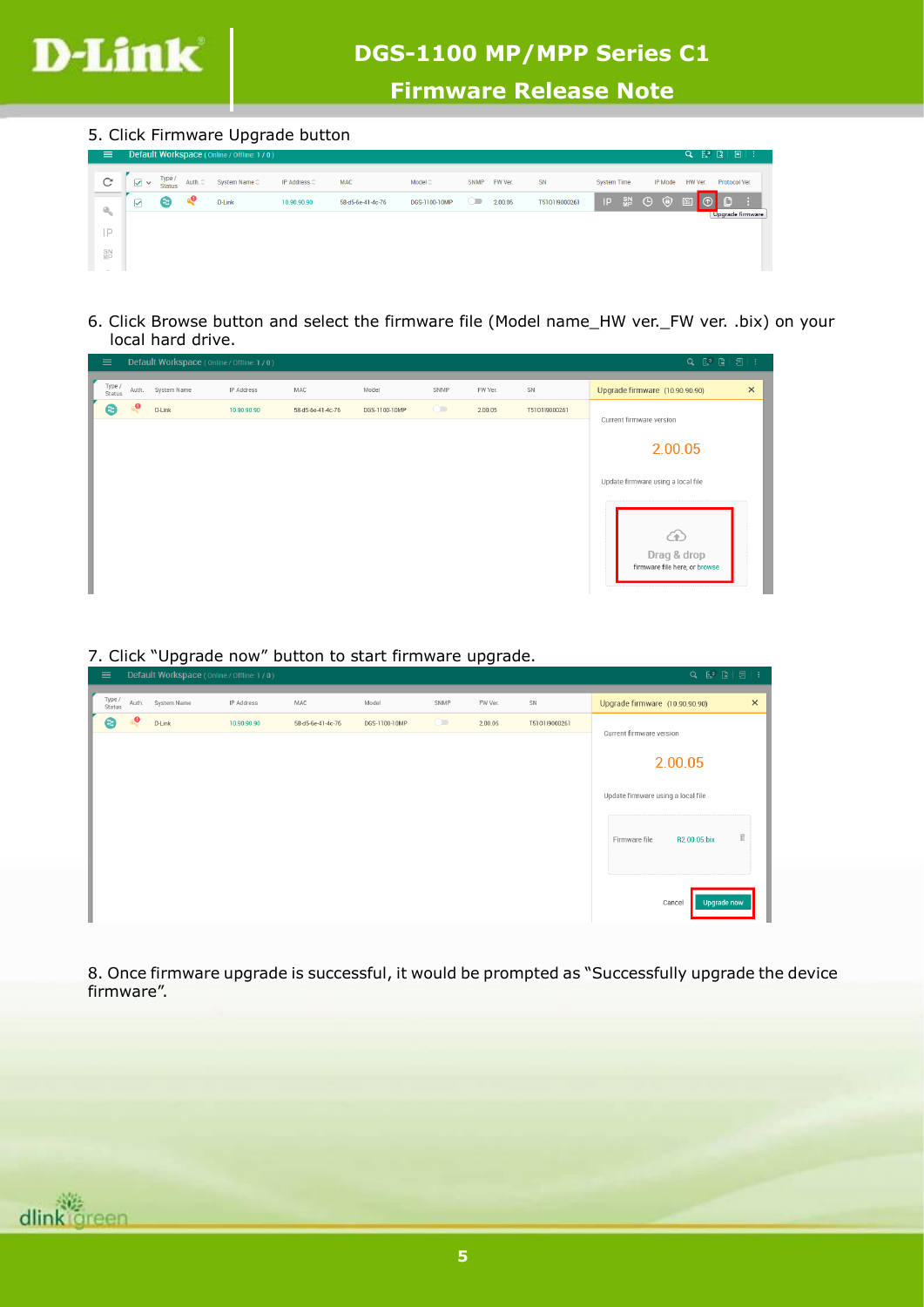

## <span id="page-5-0"></span>**New Features:**

| <b>Firmware</b><br><b>Version</b> | <b>New Features</b>                                                                                                                                       |
|-----------------------------------|-----------------------------------------------------------------------------------------------------------------------------------------------------------|
| 2.00.06                           | DGS-1100-26MP/26MPP: First Release<br>DGS-1100-10MP/10MPP: Add Private MIB, Temperature control fan speed, PD<br>alive in Standard mode, CPU utilization. |
| 2.00.04                           | First Release for DGS-1100-10MP/10MPP                                                                                                                     |

# <span id="page-5-1"></span>**Changes of MIB & D-View Module:**

The new features of MIB file are also included in the corresponding D-View module. Please download the D-View module from [http://tsd.dlink.com.tw.](http://tsd.dlink.com.tw/) For detailed changes of MIB content, please refer to the modification history in each MIB file.

| <b>Firmware</b><br><b>Version</b> | l MIB File                           | New Features |
|-----------------------------------|--------------------------------------|--------------|
| 2.00.06                           | First Release (MIB version: 2.00.07) |              |
| 2.00.04                           | N/A                                  |              |

## <span id="page-5-2"></span>**Problem Fixed:**

| <b>Firmware</b><br><b>Version</b> | <b>Problems Fixed</b>                                                                              |
|-----------------------------------|----------------------------------------------------------------------------------------------------|
| 2.00.06                           | Resolve bugs for IGMP Snooping, MLD Snooping, PoE issue, LLDP, Cable<br>Diagnostics, STP, DNA etc. |
| 2.00.04                           | <b>First Release</b>                                                                               |

\* D-Link tracking number is enclosed in ()

## <span id="page-5-3"></span>**Known Issues:**

| <b>Firmware</b><br><b>Version</b> | <b>Issues</b>                                                                                                                                                                                                                                                                                                                                                                                                                                                                                                                                                 | <b>Workaround</b>                              |
|-----------------------------------|---------------------------------------------------------------------------------------------------------------------------------------------------------------------------------------------------------------------------------------------------------------------------------------------------------------------------------------------------------------------------------------------------------------------------------------------------------------------------------------------------------------------------------------------------------------|------------------------------------------------|
| 2.00.06                           | (DBG19010267) MLD snooping Querier election<br>problem. As the link-local address of IPv6 was not<br>configured, therefore, the switch interface will not be<br>lead towards multicast routers or MLD queries, and by<br>the same token, it will not be lead towards hosts that<br>are members of multicast groups.<br>(DBG19010292) FDB table will record multicast<br>address, but the multicast address is supposedly drop<br>so as to not occupy FDB, while multicast must be<br>written in the limited "dynamic MAC", as written in<br>IGMP group table. | Shall be fixed in the next<br>firmware version |
| 2.00.04                           | Lack Private MIB<br>Http login is not encrypted                                                                                                                                                                                                                                                                                                                                                                                                                                                                                                               | Fixed in firmware<br>2.00.06 version           |